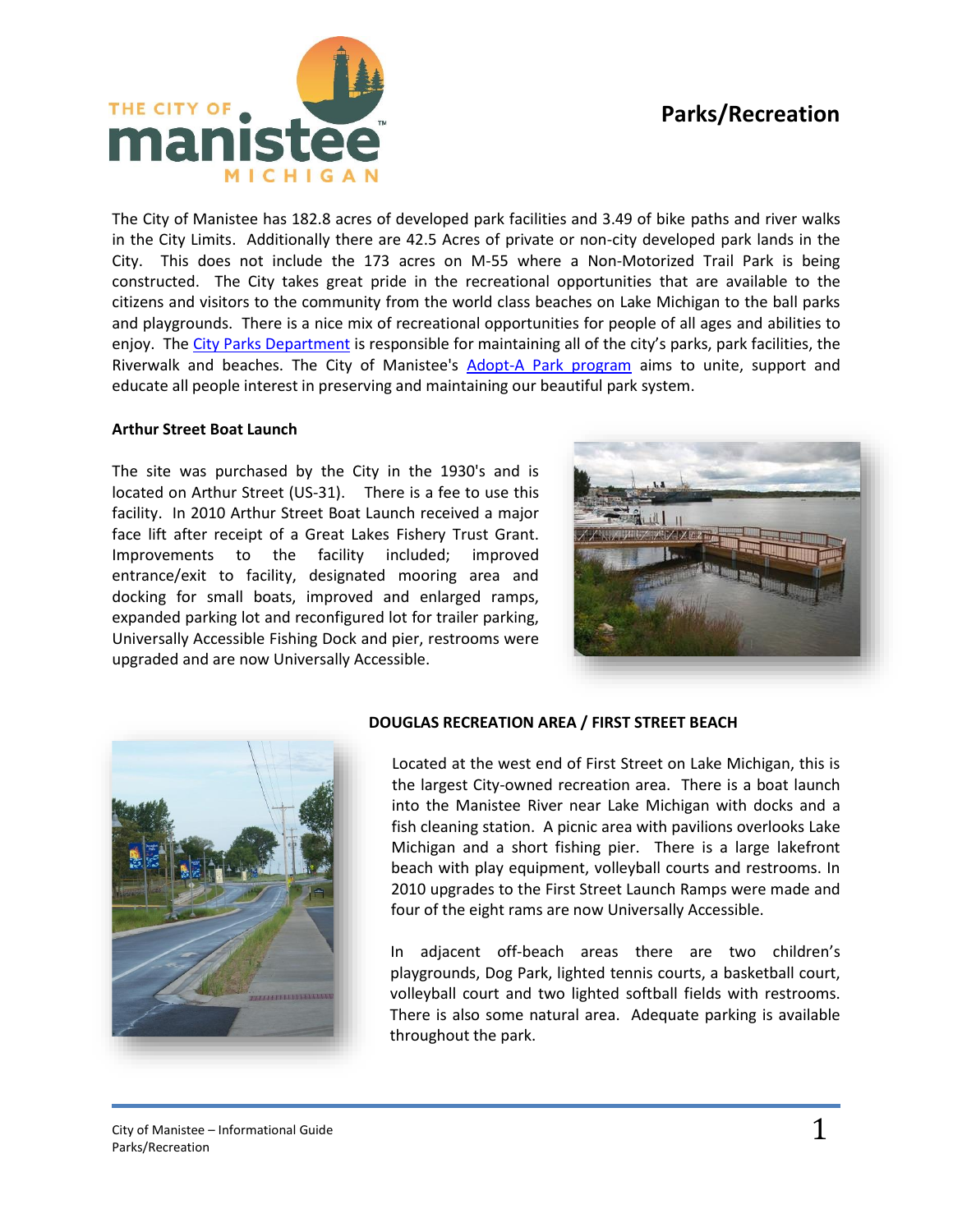Grants paid for the construction of softball fields and tennis courts in the mid-1970's. The Lions Club contributed for the construction of several large pavilions. The Rotary Club and local businesses contributed for the construction of a playground, a volleyball court and a basketball court in 1988, and playground additions and a gazebo in 1995. A volunteer group constructed an "Imagination Station" playground in 1995. A one and a half mile Riverwalk from the downtown, constructed in 1994-95 ends at the park. A Master Plan for the park developed in 1992/93 suggests walk/bikeways throughout the park. The area was purchased by the City in 1919. A Coastal Zone Management Grant in 1999 continued the Riverwalk via a sidewalk to the



Concession Stand. In 2012 funds were received from the Michigan Natural Trust Fund and Land and Water Conservation Funds that were used to construct a new beach pavilion and fish cleaning station.

# **DUFFY PARK**

Neighborhood Park located on the north side of Manistee on Monroe Street (Ford Street on the west and Washington Street on the east). Long City property, this park had laid dormant for years. City and volunteer efforts in 1994/95 installed a full size little league baseball field, playground and parking lot. Property was acquired from Sand Products Corporation in 1999 adjacent to Duffy Park on the north to South Glocheski Drive. In 2000 full sized and junior soccer fields with irrigation were added. In 2003 a Universally Accessible restroom and Concession Stand was constructed with the assistance of a MSHDA Neighborhood Preservation Program Grant along with a Basketball Court and other equipment were added



## **FIFTH AVENUE BEACH**



The beach area was purchased by the City in 1912. Fifth Avenue Beach is located on the north side of Manistee at the west end of Fifth Avenue on Lake Michigan. The Coast Guard facility is adjacent to the park. There is a large lakefront beach with a new Universally Accessible Beach House (including concession/vending) that was constructed next to the playground and parking lot. Universal Access from the Beach House to the beach is made possible by the installation of "Brock" decking.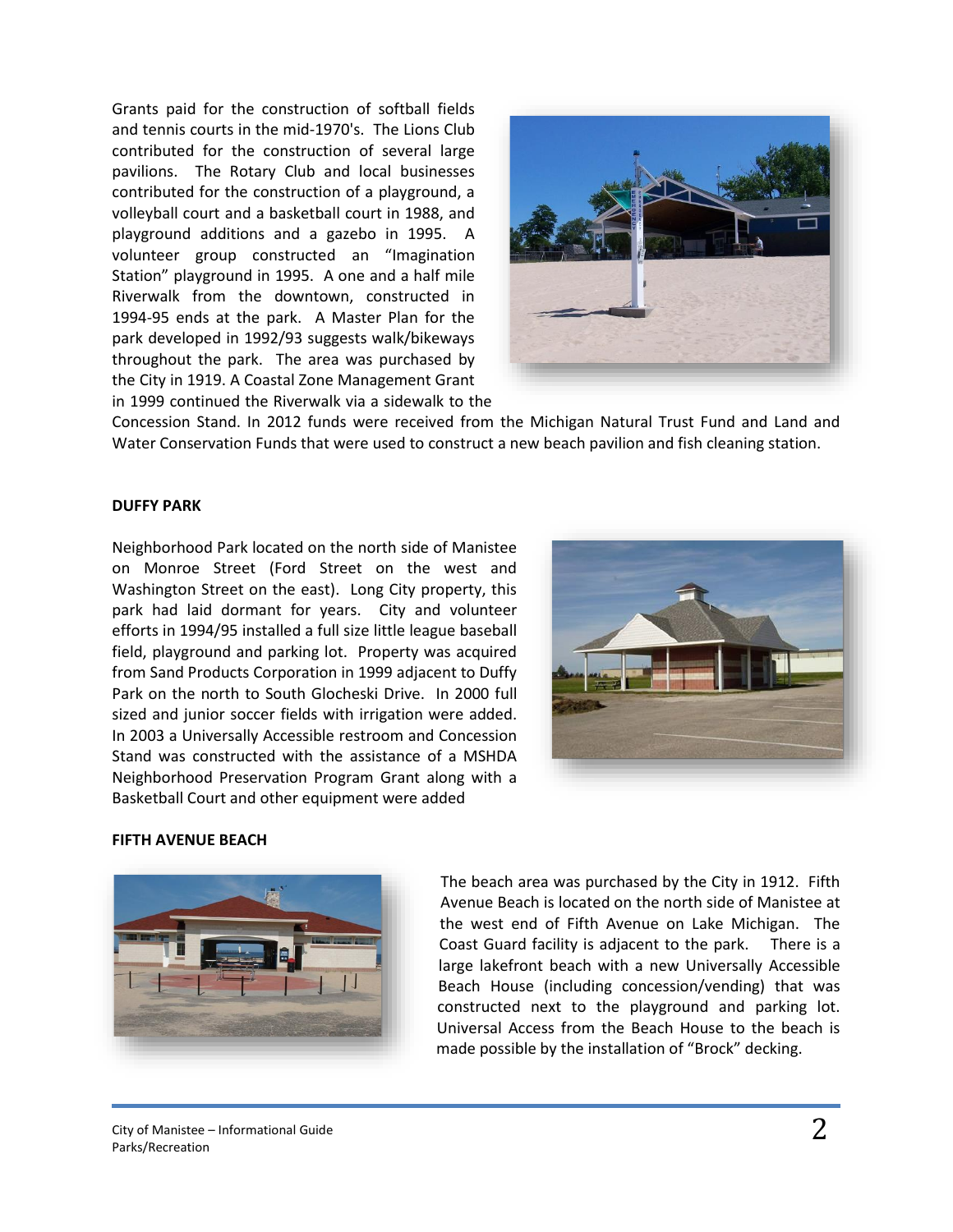The Manistee North Pierhead Lighthouse and catwalk are adjacent to the Coast Guard Station. In 2011 the City acquired the Lighthouse from the Department of the Interior and entered into a Concession Agreement with the Historical Museum who will oversee operation of the Lighthouse. While the Lighthouse is not universally accessible plans are for a tour of the structure will be available on the City's web page for people of all abilities. Pedestrian traffic and fishing are permitted on the pier. There is a tennis court and picnic area with green space across from the Coast Guard Station. Parking and traffic flow improvements were made in 1992/93.



## **FIRST STREET BOAT LAUNCH**



First Street Boat Launch is adjacent to Douglas Park with eight launch ramps, four are universally accessible and a large parking long. A new fish cleaning station with restrooms was constructed in 2012. There is a fee to use this facility.

## **MACK PARK (GOLDEN ACRES PARK)**

Mack Park was named for City Councilman Robert Mack in 1981 and is sometimes called Golden Acres Park after the residential area which it is adjacent. The park is located on the south side of Manistee on the corner of Fourteenth and Greenwich Streets. There is children's playground area, a basketball court and a small fenced baseball diamond which is home to area T-Ball games. Street parking is available.



#### **MAN-MADE LAKE**



Man Made Lake is an extension of City property north of Fifth Avenue Beach. On June 26, 2009 a Michigan Natural Resources Trust Fund Grant with matching funds from Sand Products Corporation, Area Citizens, Grand Traverse Regional Land Conservancy and the City of Manistee made possible the acquisition of previously lease property. There is one remaining privately owned parcel on the lake. The acquisition of Lake Michigan frontage created a mile and a quarter of publicly owned beach with access on the north end through the North Beach Access Park and the south by Fifth Avenue Beach. Universal access to the Man Made Lake beach areas is currently achieved through a plank walkway leading from the parking lot through the trees to the beach.

City of Manistee – Informational Guide Parks/Recreation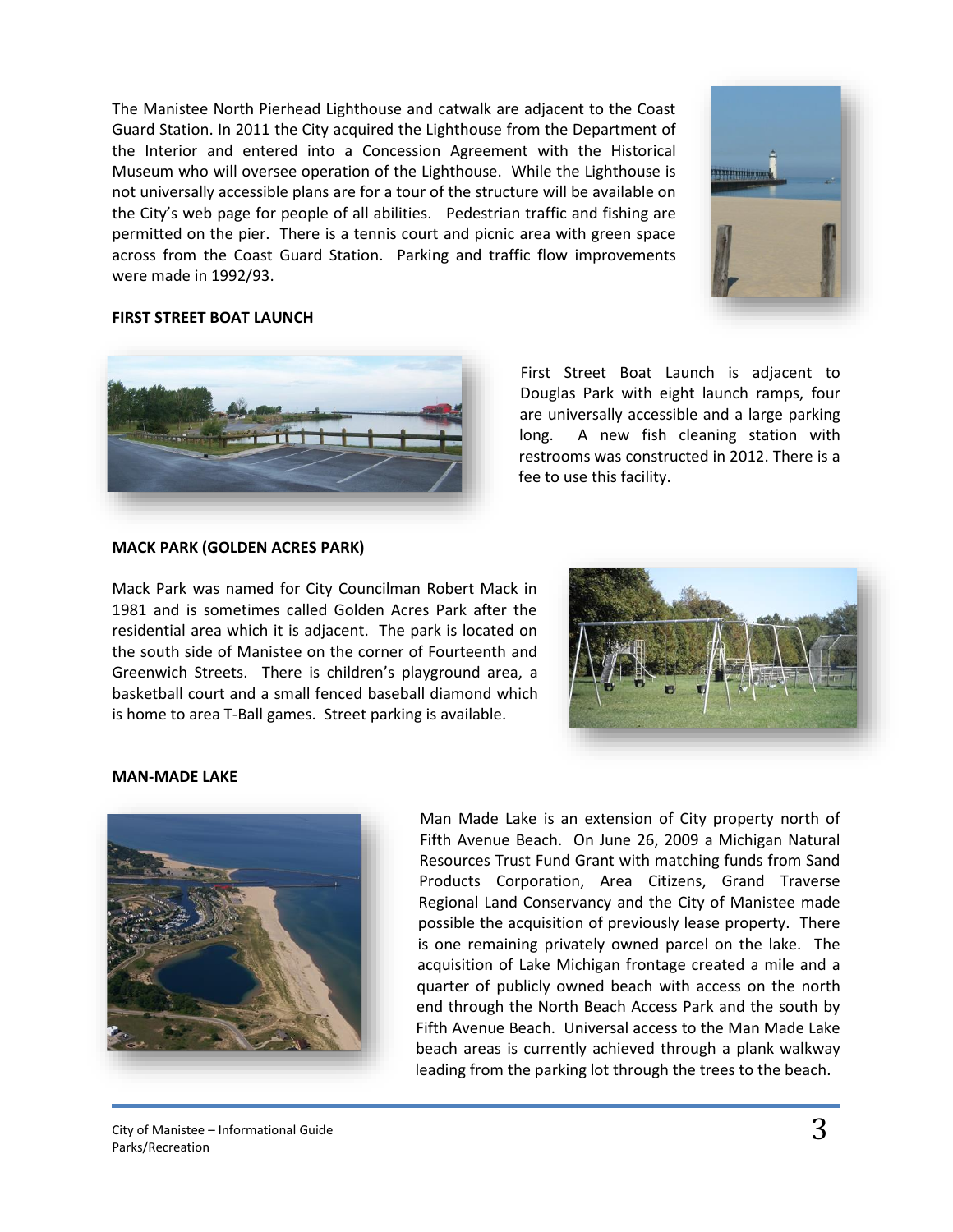Local citizen Bob Adams has spent a lifetime researching the actual location that Pere Marquette died along the West Michigan coastline. Based upon his information it is believed to be the northwest corner of Man‐Made Lake. On October 18, 2011 City Council approved the location of a placement marker honoring the death place of Pere Marquette on the northwest corner of Man‐Made Lake.

# **MORTON PARK**



Morton Park was added to the Parks system in 1995 through a long term lease from Morton International. The park is located on the east side of Manistee at the east end of Third Street. Currently being developed as a neighborhood park.

# **NINTH STREET BOAT LAUNCH**

Ninth Street Boat Launch Area was established by the City in 1987 and is located on the east side of Manistee at the east end of Ninth Street. There is a boat launch into Manistee Lake, a dock and a lighted parking area. There is no charge for use of this area.



# **NON-MOTORIZED TRAIL PARK (OUTISDE CITY LIMITS)**



In 1943 the property was originally optioned by the City from the State for construction of an airport. This is a 173 acre parcel east of the City on State Highway 55 (M-55). When the airport was built on US 31 the Attorney General ruled that the property should be dedicated to public purposes. In 1991 City Council determined the property should be preserved for public recreation purposes.

Since 2010 the City of Manistee Non-Motorized Transportation Committee and the Shoreline Cycling Club have been developing a plan to build multiuse trails and a mountain bike skills park on this parcel. April 2011 the Manistee City Council unanimously approves the trail plan and development of the trails began in the spring of 2011. This is a four season City of Manistee Park for Mountain Biking, Walking, Running and Cross Country Skiing.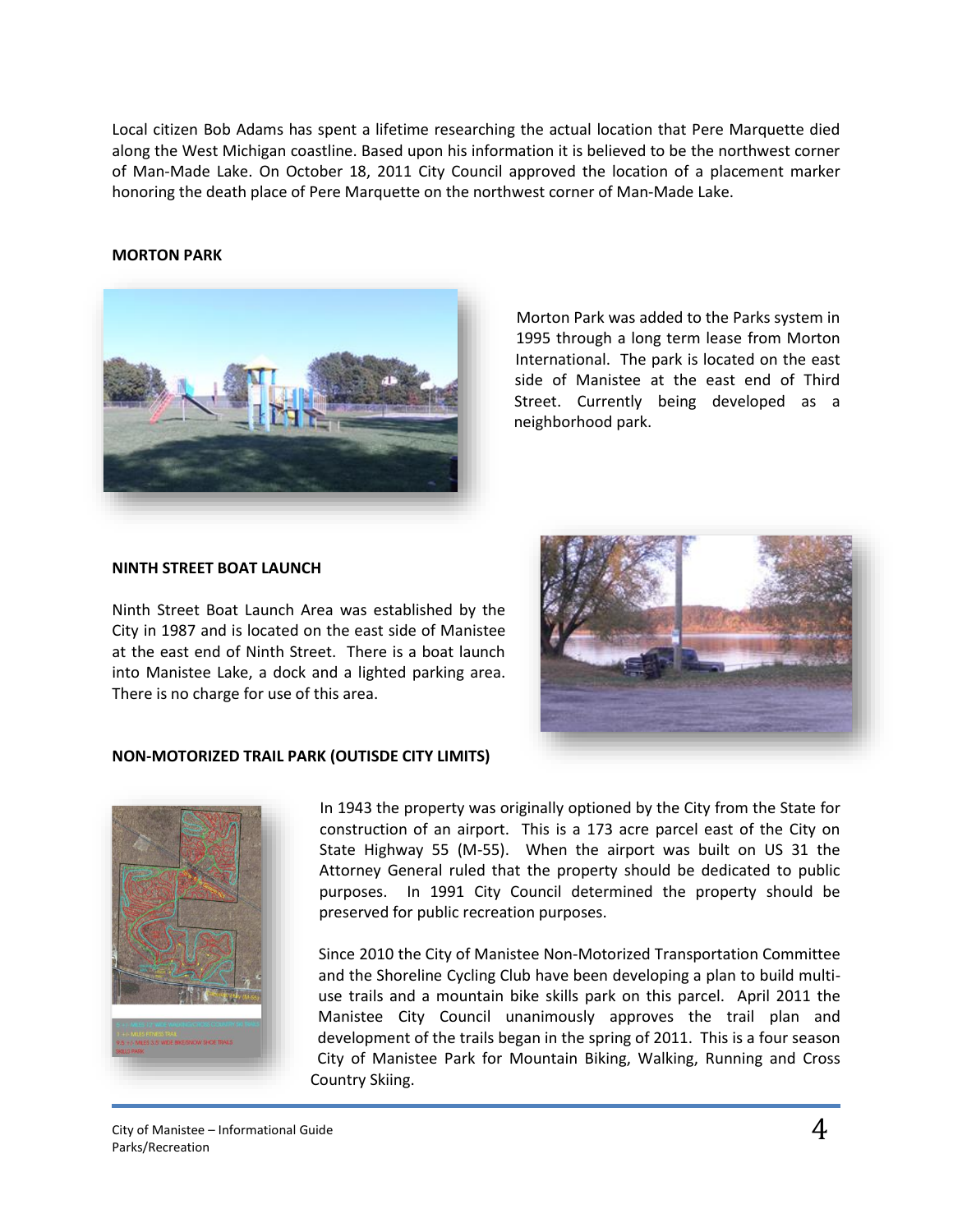#### **NORTH BEACH ACCESS PARK**



Lake Michigan frontage connects North Beach Access Park located at the north City limits to Man Made Lake and Fifth Avenue Beach. In 1996 the City acquired a thirty foot right-of-way from Harbor Village that provides public access to Lake Michigan. A Universally Accessible walkway/boardwalk from the parking lot leads to viewing platforms overlooking Lake Michigan. View Platforms have built in benches and a telescope. Stairs lead down to the Beach.

#### **NORTH RIVERWALK AND VETERANS MEMORIAL PARK**

The North Riverwalk was constructed in 1983 utilizing grants and Michigan Youth Corps labor and is located on the north bank of the Manistee River between Maple Street and the US-31 Bridge. There is a Universally Accessible boardwalk with benches and fishing decks along the riverbank as well as shrubs, trees and grassy sloped areas ending at a gazebo constructed by the Jaycees. Summer concerts are held weekly at the Park.

In Memorial Park there is a stone monument and flag to commemorate those lost in battle, 27 Hackberry Trees along Memorial Drive commemorate the same number of soldiers from Manistee lost in the World War II. The Corps of Engineers did extensive bank stabilization work in 1994. There is a large parking area serving the park and the Central Business District and is home to a Saturday Farmers Market.





## **RED SZYMAREK PARK**

The Park was purchased by the City in 1912 and is located on the north side of Manistee on Fifth Avenue and Monroe Street, about one-half mile east of Lake Michigan and the Fifth Avenue Beach. There is a child's playground and picnic tables. The park is heavily wooded with a mature oak stand. A Disc Golf Course was added to the site in 2009.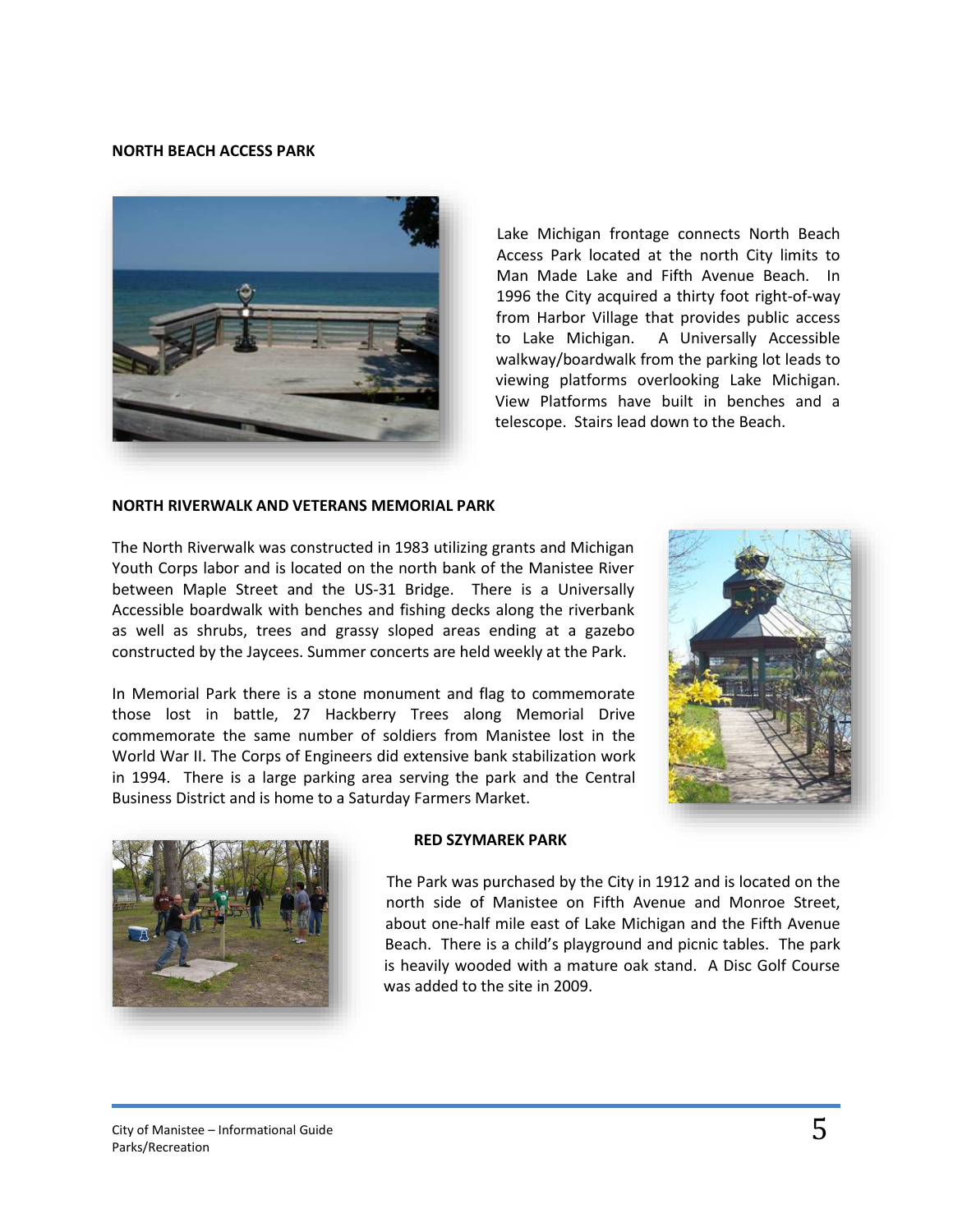### **RIETZ PARK**

On August 5, 1908 the heirs of Charles Rietz donated property on Rietz Hill to the City for a public park and pleasure grounds. The only provision made was that it shall be named after Charles Rietz. The park is located on the southeast of Manistee, bounded by Vine, Forest, Park and Main Streets. There is a fenced baseball diamond with bleachers. Also available are picnic tables, playground equipment and a basketball court in the adjacent park area. Universally Accessible Restrooms were constructed and a new ball field perimeter fence was installed in 1996. In 2001 the infield was entirely reconstructed. Additional Playground equipment was installed in 2002.



#### **SANDS PARK**



The City and Manistee Area Public Schools jointly own and maintain the Sands Park which is located on the south side of Manistee adjacent to Kennedy Elementary School at the corner of Maple and Eighth Streets. There is tennis courts, a child's playground and a baseball/football field also used for ice skating in the winter. A Kellogg Foundation and a Michigan Department of Natural Resources grant in 1992 permitted construction of a Teen Center/warming shelter. The Grade School adjacent to the park has another football field, gymnasium, a weight room, showers, etc. which are accessible to community for recreation. The ball field and winter skating area

lighting was added in 2001 as a cooperative effort between the School and City. A skate park was added in 2004 through a community-build project funded in part by the Rotary and the Local Revenue Sharing Board.

### **SOUTH RIVERWALK**

The South Riverwalk runs along the south Manistee River bank behind a major portion of the Central Business District along River Street. The Riverwalk extends east to the US-31 Bridge and west to Lake Michigan. The walkway includes benches, planters, and fishing piers. A Coastal Zone Management Grant in 1999 helped establish historical markers and a Net Shed Museum along the riverwalk.